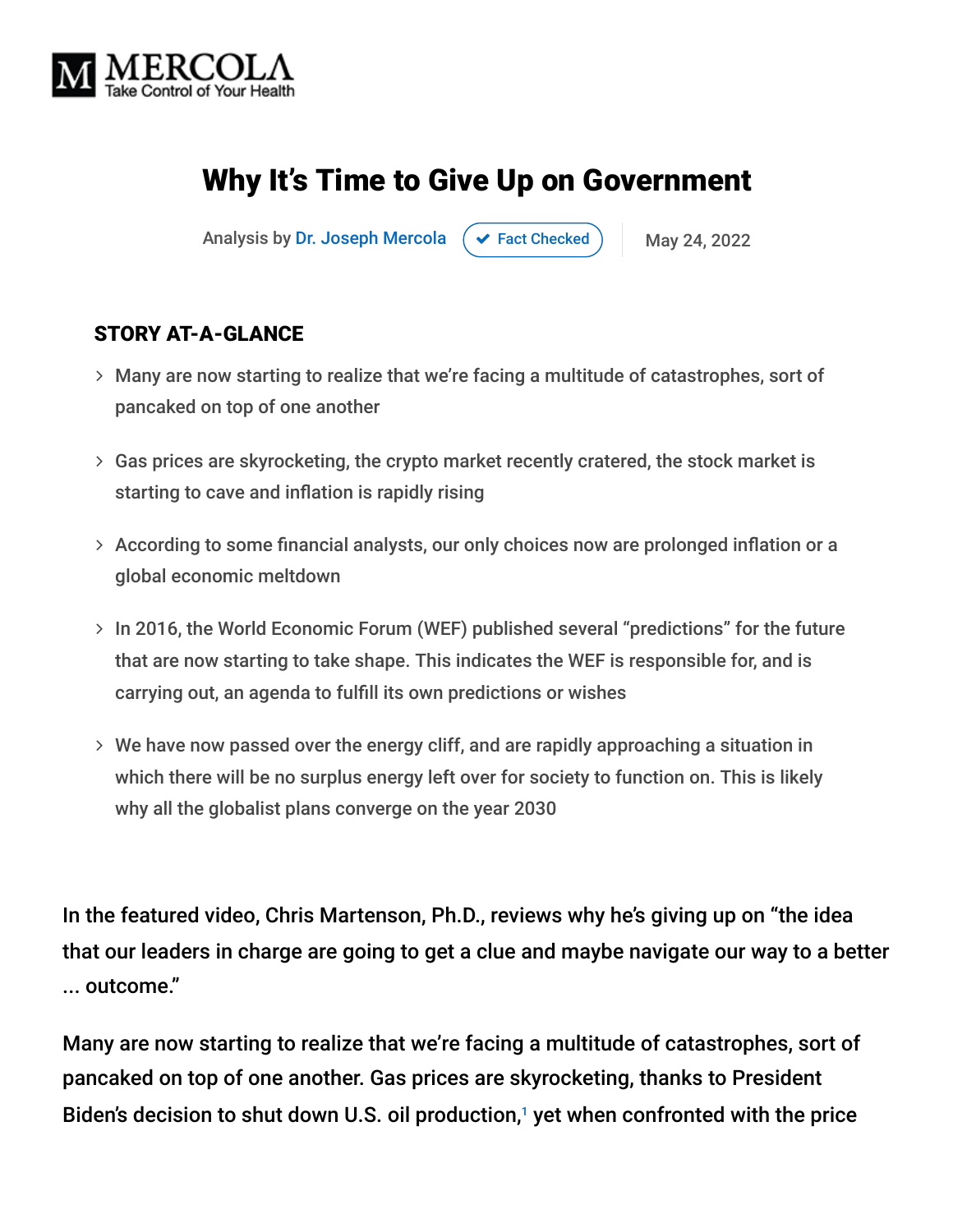hikes, he blames it on Russia's invasion of Ukraine $^2$  — an odd choice, considering Russia accounts for a mere 3% of U.S. crude oil imports. 3

The crypto market recently cratered.<sup>4</sup> Bitcoin lost about a quarter of its value and Luna, an algorithmic stablecoin, lost nearly all of its \$40 billion value.<sup>5</sup> It is likely this was precipitated by Blackrock and Vanguard as crypto is an existential threat to the financial markets. The crypto market in its entirety has lost more than half its value since November 2021, and Reddit forums are reportedly flush with suicide discussions.

The stock market is also starting to cave, and inflation is starting to careen out of control, thanks to the U.S. government borrowing (read printing) trillions of dollars from the Federal Reserve which, by the way, is not federal but a privately-owned corporation. The reason we pay federal taxes is because we have to pay interest on the money the federal government borrows from this private lender.

Ditching this central bank, i.e., the Federal Reserve, and printing our own U.S. currency would keep inflation at bay, since the central bank system only has a life span of about a half-century. Then, it collapses under the weight of the accrued debt. The interest is simply too great to ever be paid off.

So, it's important to realize that the collapses of energy and finance we're about to experience are not accidental. Parts are intentional and fabricated, and other parts are unavoidable thanks to relinquishing our national currency creation to a central bank.

#### Uncontrolled Crash Appears Inevitable

We're now faced with nothing but painful options. As reported by Spanish economist and investment manager Daniel Lacalle: 6

*"After more than a decade of chained stimulus packages and extremely low rates, with trillions of dollars of monetary stimulus fueling elevated asset valuations and incentivizing an enormous leveraged bet on risk, the idea of a controlled explosion or a 'soft landing' is impossible.*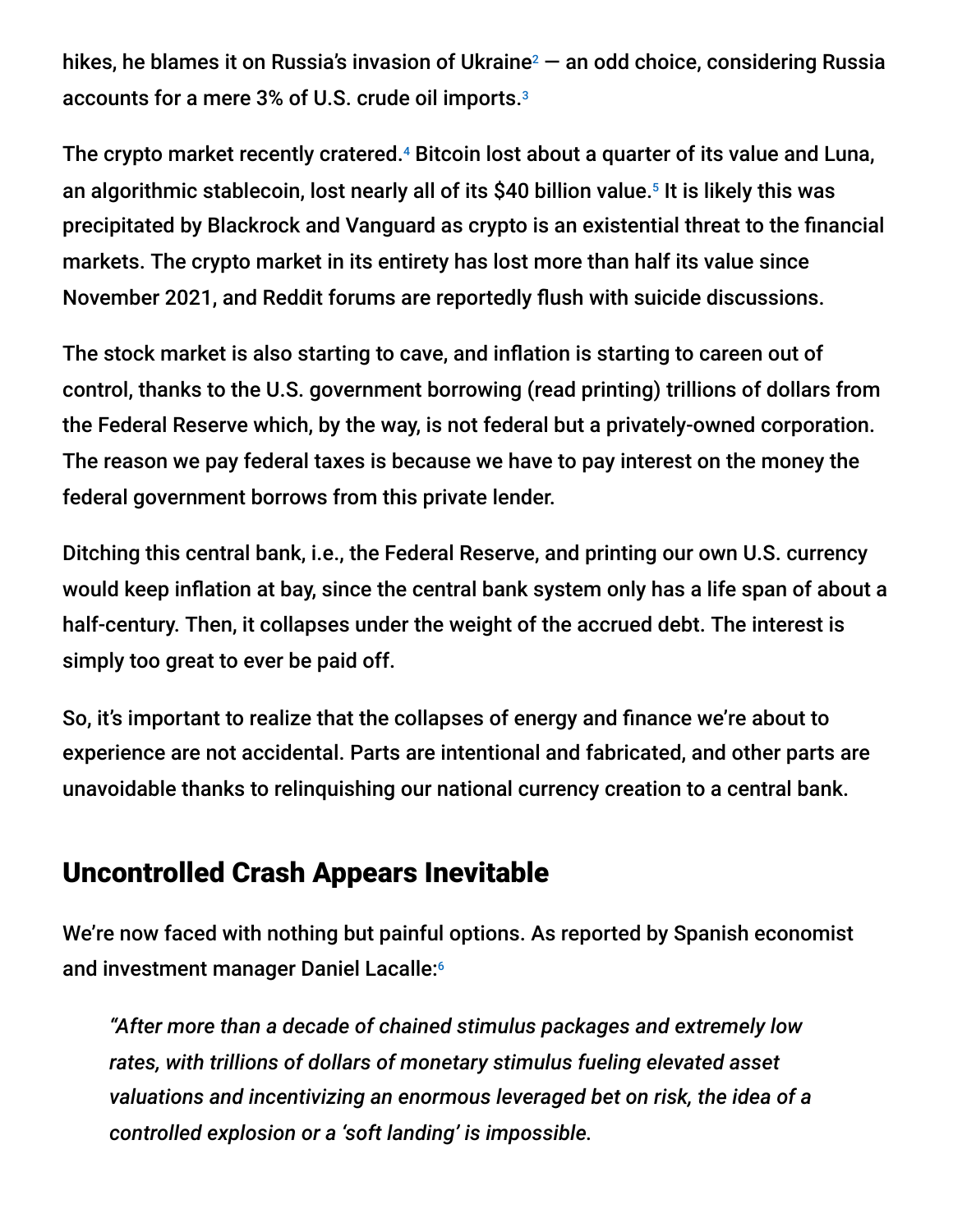*The first problem of a soft landing is the evidence of the weak economic data ... both the labor participation and employment rate ... have been stagnant for almost a year ... Real wages are down, as inflation completely eats away the nominal wage increase.*

*According to the Bureau of Labor Statistics, real average hourly earnings decreased 2.6%, seasonally adjusted, from April 2021 to April 2022. The change in real average hourly earnings combined with a decrease of 0.9% in the average workweek resulted in a 3.4% decrease in real average weekly earnings over this period ...*

*The second problem of believing in a soft landing is underestimating the chain reaction impact of even allegedly small corrections in markets. With global debt at all-time highs and margin debt in the US alone at \$773 billion, expectations of a controlled explosion where markets and the indebted sectors will absorb the rate hikes without a significant damage to the economy are simply too optimistic ...*

*However, the biggest problem is that the Federal Reserve wants to curb inflation while at the same time the Federal government is unwilling to reduce spending.*

*Ultimately, inflation is reduced by cutting the amount of broad money in the economy, and if government spending remains the same, the efforts to reduce inflation will only come from obliterating the private sector through higher cost of debt and a collapse in consumption ...*

*There is no easy solution. There is no possible painless normalization path ... There are only two possibilities: To truly tackle inflation and risk a financial crisis led by the US dollar vacuum effect or to forget about inflation, make citizens poorer and maintain the so-called bubble of everything ... [Federal reserve chairman Jerome] Powell will have to choose between the risk of a global financial meltdown or prolonged inflation."*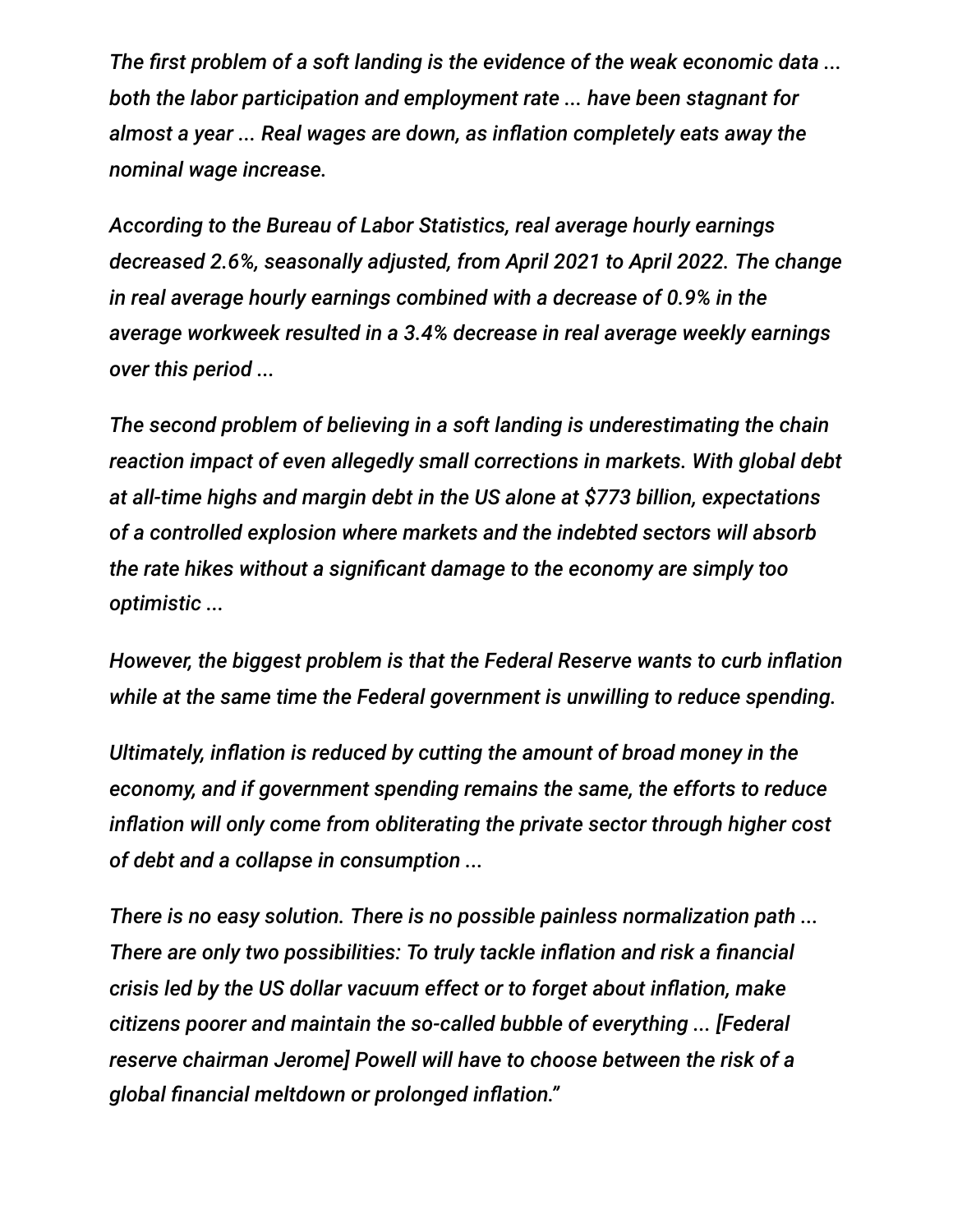### World Economic Forum Has Told Us Their Plan

In 2016, the World Economic Forum (WEF) published several "predictions" for the future, a sort of summary agenda to let people know the direction of the globalists' plans. This was done in two formats. One was a video (above), which was also discussed in greater detail on the WEF's website, $7$  the other was an article written by an unnamed WEF contributor, published in Forbes magazine. 8

Topping the WEF's list of "predictions" for 2030 was that "you will own nothing and be happy."9,10 As noted by Martenson, if you own nothing, that means you'll be renting everything you need.

And if you're renting, that means you're renting it FROM someone (and note they didn't say "we" will own nothing). While the WEF didn't spell out who the owner of everything would be, it's clear they foresee a future in which ownership of everything is restricted to a few "elite" individuals — the richest of the rich, and the most powerful of the powerful.

This is what The Great Reset, "Building Back Better" and the Green New Deal are all about. It's about wealth transfer, from you to them. It's about stripping property rights from the people. It's about controlling the masses, and possibly eliminating a few along the way to ensure the "useless eaters" don't gobble up "their" resources.

While the first item on the WEF's wish list is disconcerting, Martenson is even more troubled by No. 8 on the list, which states that by 2030, "Western values will have been tested to the breaking point."

Just what are "Western values"? Martenson suggests cornerstones include things like individualism, liberty, democracy, science and progress, the bond between parent and child, family values and the idea that there is objective truth based on shared, common understanding of facts.

Certainly, the idea of objective truth has been stretched to near-breaking over the past two years. Martenson notes he can't even have conversations with some colleagues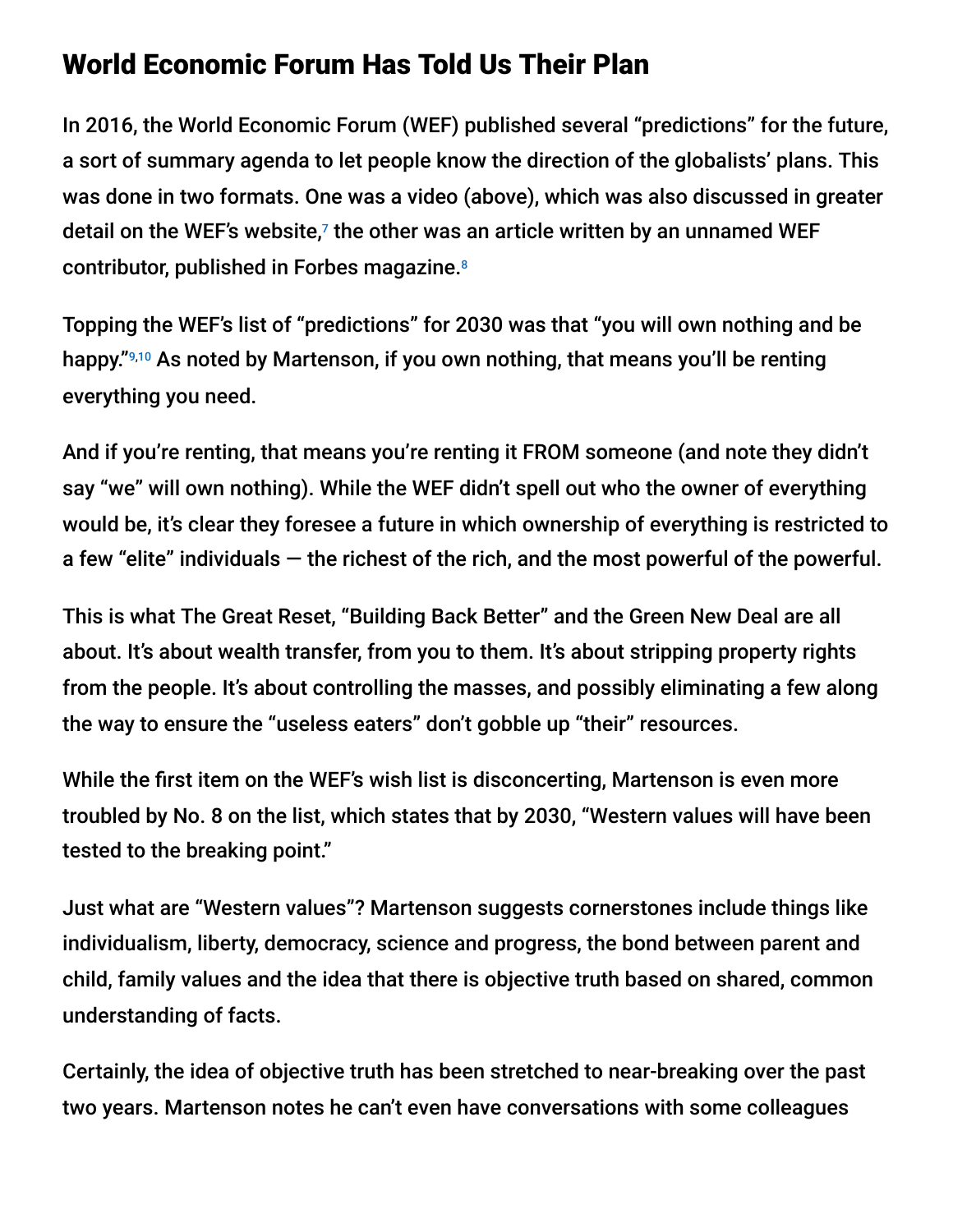anymore because they can no longer agree on the common interpretation of common data. "We don't share objective reality anymore," he says.

## Whodunit?

Now, if the WEF claims they're going to do something, and it then happens, is it not reasonable to suspect the WEF had a hand in it? Martenson certainly believes so. The fact that we're now experiencing the destruction of Western values on every front suggests the WEF and its global allies are, in fact, carrying out their plan.

Here's another example: Also included in the WEF's 2030 "wish list" is the declaration that "You'll eat less meat." This too is now coming to pass. And, by the way, meat shortages, which are bound to become far more severe over the next several months and years, are largely the result of intentional actions by national and international leadership.

Martenson points out that we're now seeing plenty of evidence of "enemy action," meaning, what we're experiencing is not the result of mere incompetence but, rather, intentional malevolence.

*"There are people out there INTENDING to destroy the country,"* he says. *"And like Maya Angelou, the poet, said, 'When people tell you who they are, believe them the first time.' It's a really good life tip."*

# The Hubris of Wealth

Martenson goes on to note that one of the things that strikes him about "the WEF crowd" is that their superiority complex appears to be rooted in their wealth. Because they're wealthy, they believe they're smarter than the rest of us and worthier of life than we are.

However, their wealth has also shielded them from the realities that face the rest of us, so many actually have only the flimsiest understanding of how things work. "They've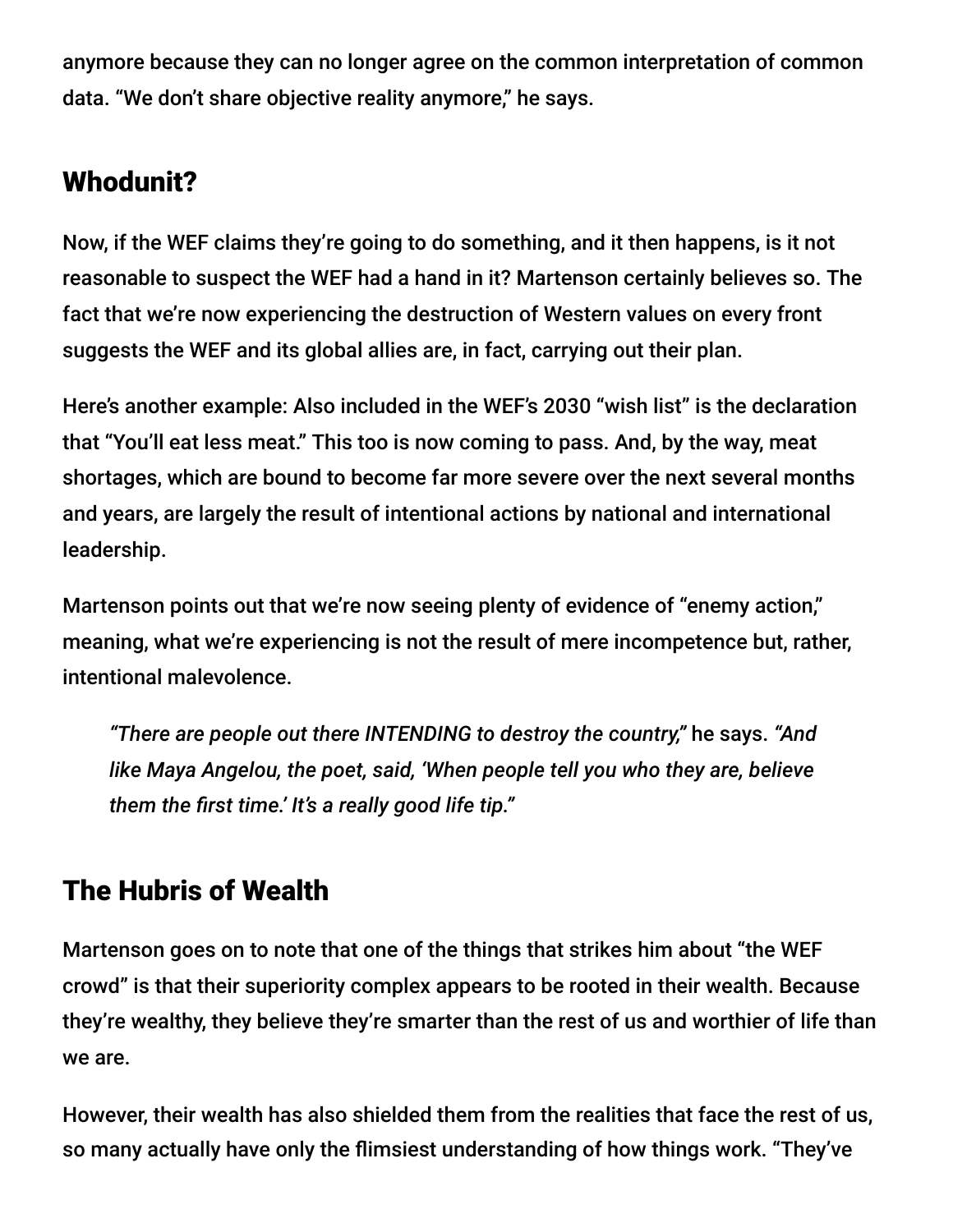never had to cook a meal, bang a nail or run a production process," Martenson says. Yet these are the people who now want to micromanage the lives of every person on the planet.

# The Looming Energy Crisis

But what is it about the year 2030? Why do all of the globalist plans converge on 2030? What's the urgency, the ticking clock that has them so intent on reaching certain goals by that time? "Wander with me over to the big world of resources and I'll think you'll see what the big ticking clock is," Martenson says.

Basically, the short story is that the resources of the world have been grossly mismanaged under the leadership of these globalists, and we're coming up on very real shortages. Up until about 1930, farming was a net positive exercise. Today, it's a net negative process. We're using more energy in the production of food than we get out of it.

To give you a bit of background, Martenson is the founder of a website called Peak Prosperity, and he's the author of a book and corresponding course called "The Crash Course." It lays out a systems-level view that connects economy, energy and environment into a holistic whole. You cannot squeeze any one of these without causing ramifications in one or both of the others, and we're starting to see very clear examples of this now.

However, rather than admit their mistakes, and the mistakes of their forefathers, the globalist cabal members are now trying to manipulate the world into a system of governance that will allow them to maintain their power and privilege while the rest of us are told to "take cold showers and eat bugs," Martenson says.

# The NOPEC Bill

You've likely heard about OPEC, the Organization of the Petroleum Exporting Countries, an intergovernmental organization of 13 countries founded in 1960. The U.S. Senate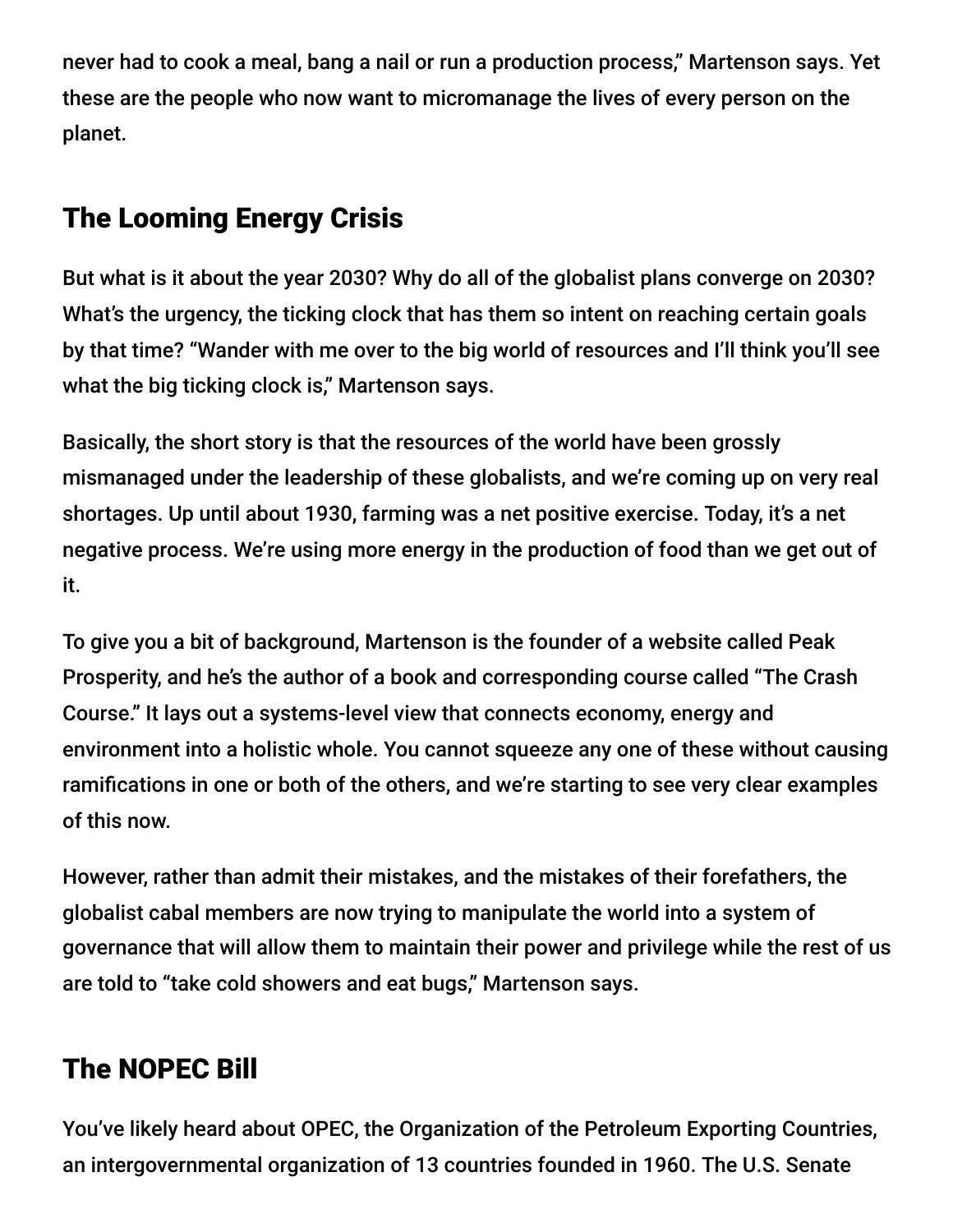judiciary committee recently passed the NOPEC bill, which paves the way for lawsuits against OPEC members for market manipulation  $-$  an action that OPEC energy ministers warn could drive oil prices to \$300 per barrel.

That would basically be the death knell for the U.S. economy. Many companies would simply go out of business. It's important to realize that for all the talk about green energy, oil is the engine that drives economies and food production.

U.S. leaders are now cutting the U.S. off from oil, while having no reasonable alternative, while Saudi Arabia is forming alliances with Russia and China. Martenson believes the power structure of the world will dramatically change over the next decade, and he who has the oil will rule the roost.

It's not an unintended consequence if you can predict the future based on certain data, and Martenson predicts the NOPEC bill will open the door for OPEC to retaliate in kind and find new trading partners who aren't so eager to sue them. If that happens, and the U.S. economy tanks as a result, it's hardly an unintended consequence but a predictably negative outcome, based on the intentional actions of our leadership.

## Energy Is the Economy

Martenson goes into a number of other details that explain why and how we're heading toward a global energy shortage, but that's the final verdict: The countries of the world will not have the energy they need to maintain rates of production, which includes food production.

Data clearly show that consumption of primary energy (hydropower, nuclear energy, gas, coal, oil) and the real gross domestic product (GDP) is so tightly intertwined as to be indistinguishable. They go together and cannot be separated.

If you want more units of a given product, you have to consume the same number of units of primary energy. So, "energy is the economy," Martenson says. Take away the energy and the economy vanishes. You'd be hard-pressed to find a single item in your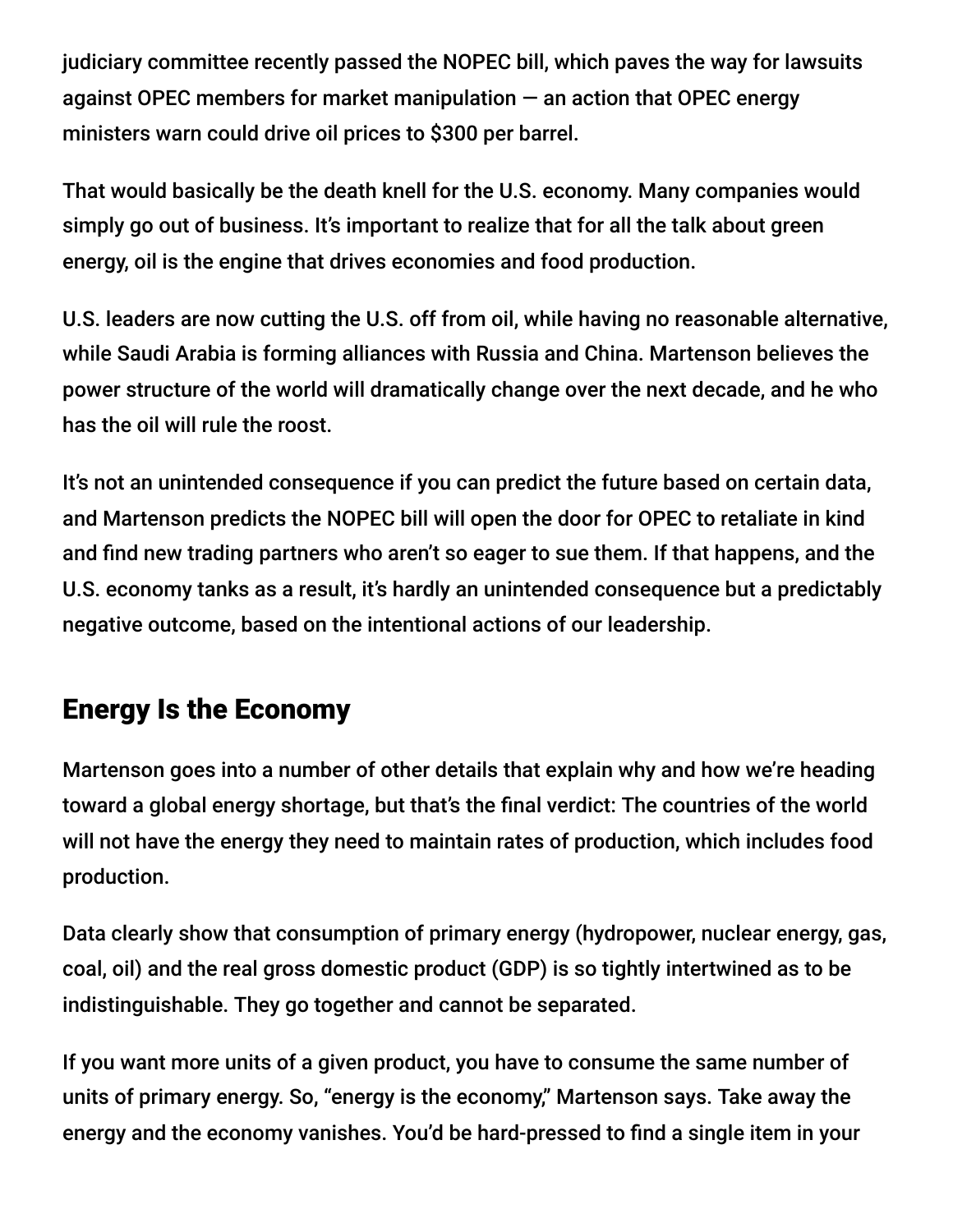home that ended up inside your house without the use of a primary energy source, and oil in particular.

What this means for our immediate future is that we're at a point that requires painful trade-offs,<sup>11</sup> but our leadership simply aren't willing to do it, or don't have the experience to realize that trade-offs are necessary.

The dire conclusion Martenson presents is that our energy economy is in a nose dive. Importantly, it's not just about quantity. Even if we were able to extract more energy, such as oil, on a global level, which we can't, it still might not solve the problem, and here's why.



## Energy Return on Investment

The graph above was taken from Martenson's video above. It shows the energy return on investment over the past several decades. Energy is required to bring energy to market. Energy is required to pump oil out of the ground, for example. The energy required by the energy industry itself is the red part in the graph.

In the 1930s, we'd invest one barrel of oil into an oil extraction venture, and get 100 barrels back. The green part of the graph shows the surplus energy available to society.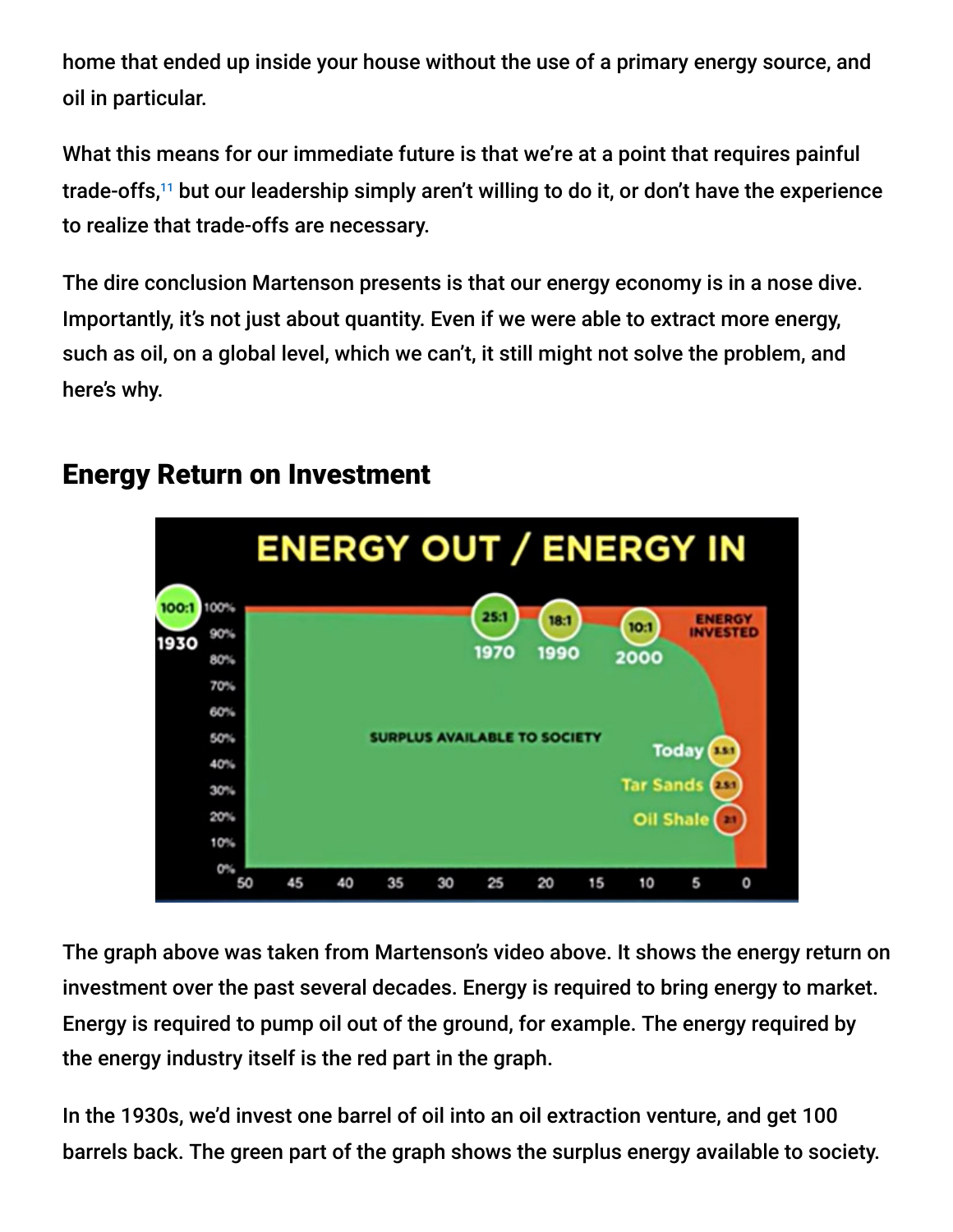With that surplus, society can do whatever it wants. This surplus is what has allowed for air travel, massive gas-guzzling SUVs, vacations, a home filled with electronics and much more.

# **<sup>66</sup>** We've now gone over what's called 'the energy cliff,'<br>and at the bottom of this cliff there's no surplus **and at the bottom of this cliff, there's no surplus energy left over for society."**

But as you can see, the energy invested in more recent years ballooned, which means the surplus energy available to society has shrunk, but it didn't shrink linearly. In 2000, when energy production required the input of one barrel to extract 10 (or one unit of energy to produce 10 units of energy), there was still a lot of surplus. It wasn't noticeably different from the 1970s, really.

But look where we are today. We've now gone over what's called "the energy cliff," and at the bottom of this cliff, there's no surplus energy left over for society, because it takes one unit of energy to produce a unit of energy. Today, the energy to produce oil is about one unit for every 3.8 units, leaving only 2.8 units for society. Tar sands and oil shale have about the same returns. Needless to say, as energy becomes in short supply, prices will rise.

To understand these concepts better, I recommend viewing Martenson's video. So, in the final analysis, it appears only the foolish will ignore the signs of the times and hang their hopes on the fantasy that, somehow, all of this will just sort itself out and life will return to normal. That hardly seems likely. As noted by Martenson, there's a reason why the global cabal are pressing forward with 2030 in their sights. They know we're on the energy cliff and where we're headed.

The question is, how do we make it through the coming energy and financial crises? The answer is to work on your own resiliency. Learn to grow your own food. Start now, because it can take some time to master. Pick up tips from preppers who can instruct you on long-term food storage and the like, and pick up a bit extra right now.